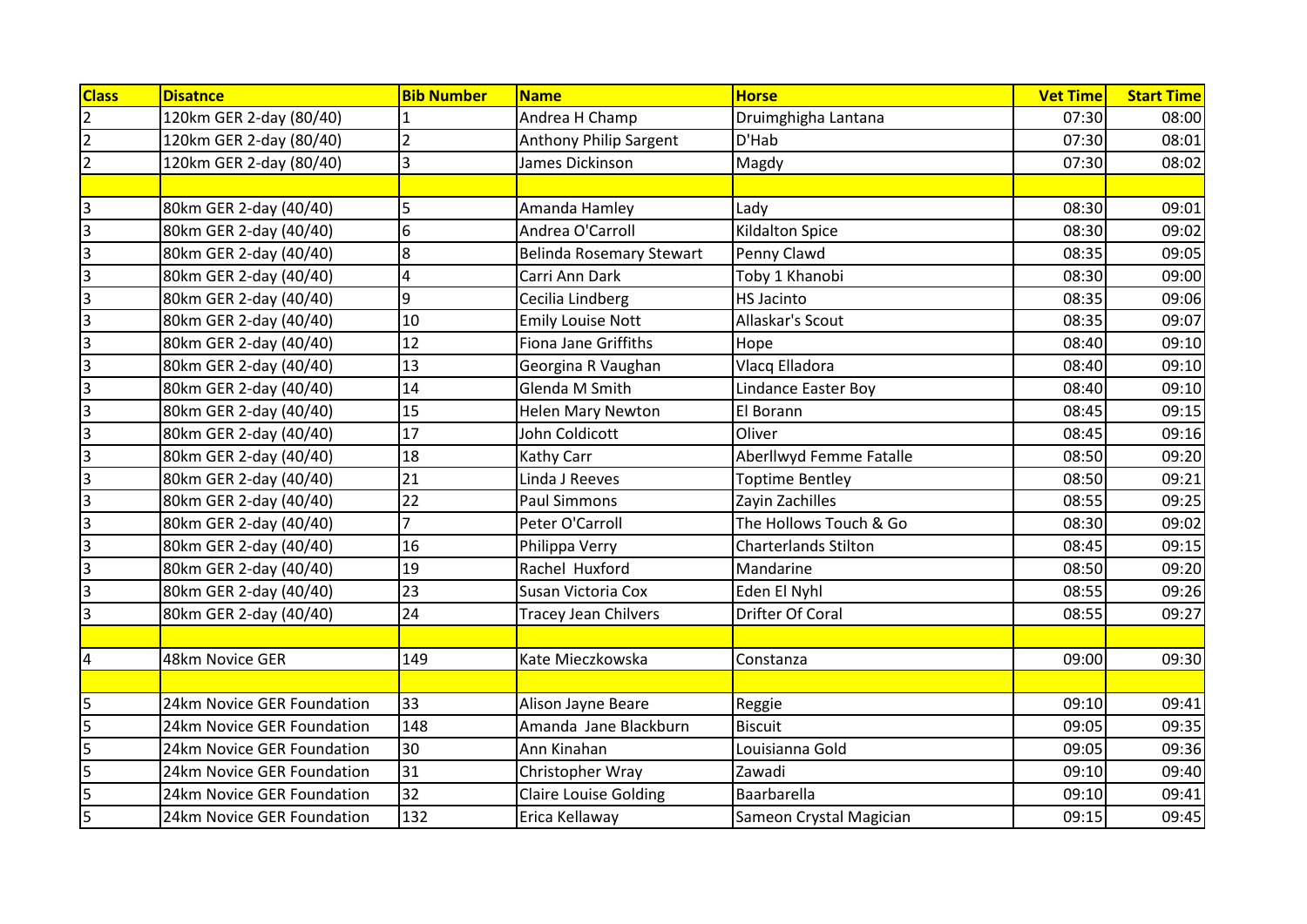| <b>Class</b>            | <b>Disatnce</b>            | <b>Bib Number</b> | <b>Name</b>                     | <b>Horse</b>                    | <b>Vet Time</b> | <b>Start Time</b> |
|-------------------------|----------------------------|-------------------|---------------------------------|---------------------------------|-----------------|-------------------|
| 5                       | 24km Novice GER Foundation | 134               | Gillian Mann                    | <b>HS Parnasse</b>              | 09:15           | 09:46             |
| $\overline{\mathbf{5}}$ | 24km Novice GER Foundation | 135               | <b>Ginny Anne Gidley</b>        | <b>Desert Kudoss</b>            | 09:15           | 09:47             |
| 5                       | 24km Novice GER Foundation | 133               | Hannah Kellaway                 | <b>Crystal Ember</b>            | 09:15           | 09:45             |
| 5                       | 24km Novice GER Foundation | 136               | <b>Helen Macdonald-Harris</b>   | Zarca (Estrellita)              | 09:20           | 09:50             |
| 5                       | 24km Novice GER Foundation | 137               | Jacqueline Tracy Williams       | Pirums Evita                    | 09:20           | 09:51             |
| 5                       | 24km Novice GER Foundation | 138               | Jane Holdsworth                 | <b>HS Cicero</b>                | 09:20           | 09:52             |
| 5                       | 24km Novice GER Foundation | 147               | Jocelyn Broadhurst              | <b>Ebony River</b>              | 09:05           | 09:35             |
| 5                       | 24km Novice GER Foundation | 140               | Jonathan Flook                  | <b>Nabiil</b>                   | 09:25           | 09:55             |
| $\overline{\mathbf{5}}$ | 24km Novice GER Foundation | 141               | <b>Judith Morris</b>            | <b>Ballyerk Dun</b>             | 09:25           | 09:56             |
| 5                       | 24km Novice GER Foundation | 34                | Karla Higgs                     | Invincible Dream                | 09:00           | 09:30             |
| $\overline{\mathbf{5}}$ | 24km Novice GER Foundation | 139               | Maxine L Golledge               | Elenora                         | 09:20           | 09:52             |
| 5                       | 24km Novice GER Foundation | 142               | Pip Betts                       | <b>Alfies Puzzle</b>            | 09:25           | 09:57             |
| 5                       | 24km Novice GER Foundation | 143               | <b>Tony Griffin</b>             | Rokkademus                      | 09:30           | 10:00             |
| 5                       | 24km Novice GER Foundation | 144               | <b>Trish Griffin</b>            | <b>HS Shahpoor</b>              | 09:30           | 10:00             |
|                         |                            |                   |                                 |                                 |                 |                   |
| 6                       | 80km GER 1-day             | 145               | <b>Esther Groen</b>             | Asphodele Larzac                | 07:35           | 08:05             |
| l6                      | 80km GER 1-day             | 146               | Saffron Bishop                  | Ty Shute Golden Savannah        | 07:35           | 08:06             |
|                         |                            |                   |                                 |                                 |                 |                   |
| 7                       | 40km GER                   | 102               | Gill A Brown                    | Hissane Orashaan                | 09:00           | 09:31             |
| $\overline{7}$          | 40km GER                   | 104               | <b>Gordon Michael Hutchings</b> | <b>Faydions Salim</b>           | 09:00           | 09:32             |
| $\overline{7}$          | 40km GER                   | 110               | Jane Perrett                    | Psymitar                        | 09:10           | 09:40             |
| $\overline{7}$          | 40km GER                   | 105               | Jessie Lethbridge               | Mountedgcumbe Velveteen         | 09:00           | 09:34             |
| $\overline{7}$          | 40km GER                   | 106               | Karen Greig                     | <b>GFS Te Amo</b>               | 09:05           | 09:35             |
| $\overline{ }$          | 40km GER                   | P20               | Kirsty Nadine Wiscombe          | Yawl Hill Big Yin               | 09:10           | 09:41             |
| $\overline{7}$          | 40km GER                   | 108               | Lynn Harvey                     | <b>Beths Choice</b>             | 09:05           | 09:36             |
| $\overline{7}$          | 40km GER                   | 109               | Maureen Jessica Langham         | <b>Granby Sting</b>             | 09:05           | 09:37             |
| $\overline{7}$          | 40km GER                   | 101               | Nicola Martin                   | Rocheros Qasbah                 | 09:00           | 09:30             |
| $\overline{7}$          | 40km GER                   | 111               | <b>Sally Rowe</b>               | <b>Brownbread Easter Rabbit</b> | 09:10           | 09:40             |
| $\overline{7}$          | 40km GER                   | 107               | Sally Jane Toye                 | El Bakaar                       | 09:05           | 09:35             |
|                         |                            |                   |                                 |                                 |                 |                   |
| 8                       | 40km Novice GER            | 113               | <b>Annette Monument</b>         | <b>Brownbread Seagull</b>       | 09:10           | 09:42             |
| 8                       | 40km Novice GER            | 114               | Catherine Jane Woodford         | Dylasau Syr Rowan               | 09:15           | 09:45             |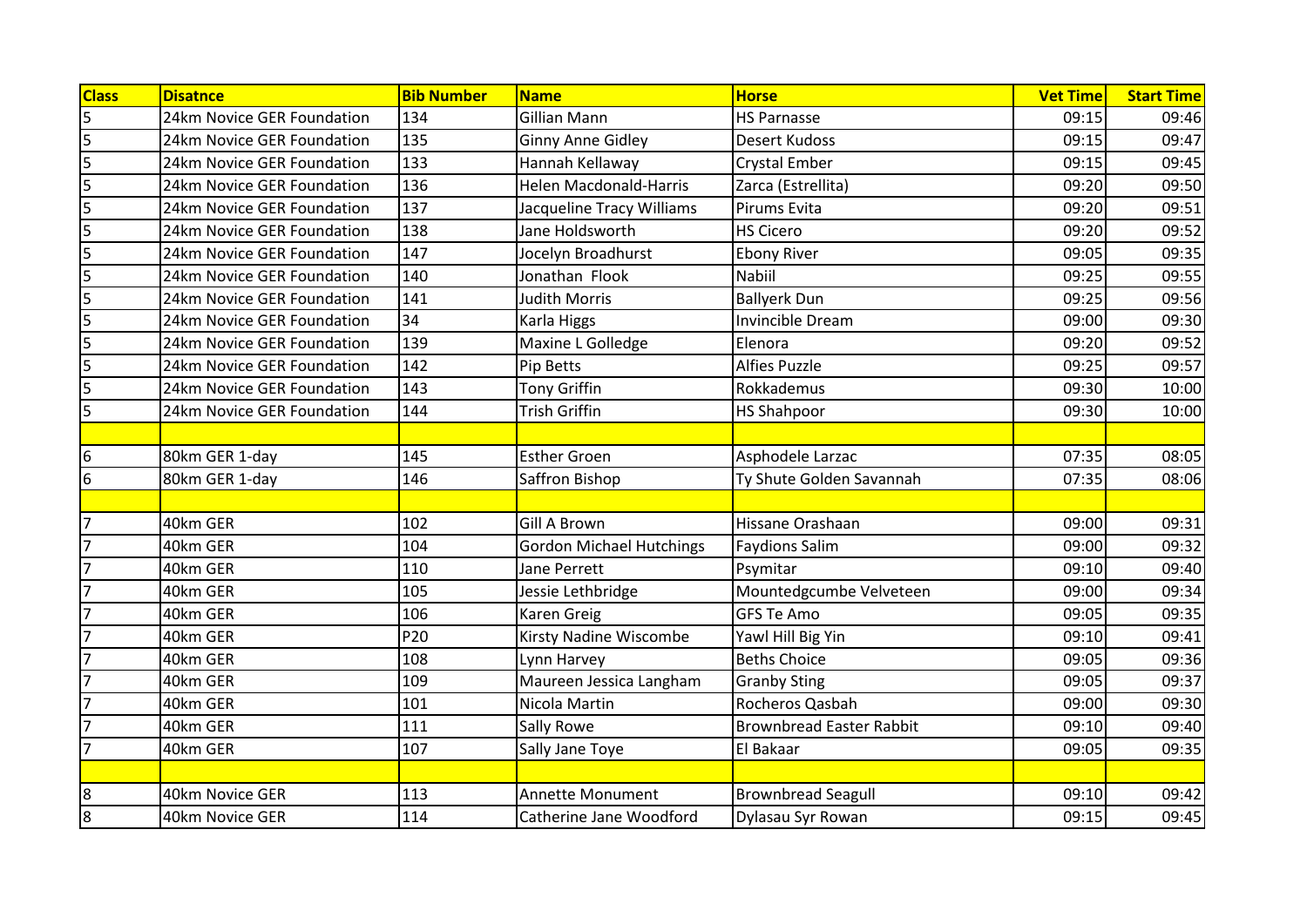| <b>Class</b>     | <b>Disatnce</b> | <b>Bib Number</b> | <b>Name</b>                     | <b>Horse</b>                        | <b>Vet Time</b> | <b>Start Time</b>        |
|------------------|-----------------|-------------------|---------------------------------|-------------------------------------|-----------------|--------------------------|
| $\overline{8}$   | 40km Novice GER | 115               | <b>Chris Rendle</b>             | Druimghigha Larikn                  | 09:15           | 09:46                    |
| 8                | 40km Novice GER | 116               | Claire O'Brien                  | Karens Lad                          | 09:15           | 09:47                    |
| 8                | 40km Novice GER | 117               | <b>Gillian Mann</b>             | <b>HS Parnasse</b>                  | 09:15           | 09:48                    |
| $\boldsymbol{8}$ | 40km Novice GER | 121               | Hannah Shadbolt                 | Misty                               | 09:25           | 09:55                    |
| $\boldsymbol{8}$ | 40km Novice GER | 118               | Jane Holdsworth                 | <b>HS Cicero</b>                    | 09:20           | 09:50                    |
| $\overline{8}$   | 40km Novice GER | P45               | Kelly Michelle Hopgood          | Wosayu                              | 09:20           | 09:52                    |
| $\boldsymbol{8}$ | 40km Novice GER | 132               | Linda Barnes                    | Azael                               | 09:35           | 10:07                    |
| $\overline{8}$   | 40km Novice GER | 122               | Mark Brown                      | <b>Texas King Clover</b>            | 09:25           | 09:55                    |
| 8                | 40km Novice GER | 120               | Mary E Hannah                   | Kingsby Fennel                      | 09:20           | 09:51                    |
| 8                | 40km Novice GER | 123               | Nikki Manston                   | Nebo All Magic                      | 09:25           | 09:55                    |
| $\overline{8}$   | 40km Novice GER | 124               | <b>Robert Shadbolt</b>          | Glenwood Knight                     | 09:25           | 09:55                    |
| 8                | 40km Novice GER | P11               | Sabrina Trudie Stell            | Lochan Lad                          | 09:35           | 10:05                    |
| 8                | 40km Novice GER | 126               | Stephen Blackwell               | <b>HS Pampero</b>                   | 09:30           | 10:00                    |
| 8                | 40km Novice GER | 127               | Sue J Rimes                     | Hyperion                            | 09:35           | 10:06                    |
| 8                | 40km Novice GER | 112               | Tayla Jane Norris               | Yawl Hill Pollyanna                 | 09:10           | 09:41                    |
|                  |                 |                   |                                 |                                     |                 |                          |
| 9                | 24km PR         | 101               | Amanda Lang                     | Graigyfforest Jasmin                |                 | From 09:30 10:00 -11:00  |
| $\overline{9}$   | 24km PR         | 102               | Angela Percival                 | <b>CF Bluebell</b>                  |                 | From 09:30 10:00 -11:00  |
| 9                | 24km PR         | 104               | <b>Bethany Rawle</b>            | Freedom                             |                 | From 09:30 10:00 -11:00  |
| 9                | 24km PR         | 105               | Charlotte Mann                  | Sanook (Spot)                       |                 | From 09:30 10:00 -11:00  |
| 9                | 24km PR         | 106               | <b>Charlotte Wilson-Wareing</b> | <b>Brickell Swaley</b>              |                 | From 09:30 10:00 - 11:00 |
| 9                | 24km PR         | 107               | Clare Luhr                      | Rupert (O What a Hi)                |                 | From 09:30 10:00 -11:00  |
| $\overline{9}$   | 24km PR         | 108               | <b>Colin Heard</b>              | Doire Mhainaign River               |                 | From 09:30 10:00 - 11:00 |
| $\overline{9}$   | 24km PR         | 109               | Devon Allison                   | CF Nouschka                         |                 | From 09:30 10:00 -11:00  |
| 9                | 24km PR         | 110               | Diana P Rundle                  | Ballydoolagh Isabel Shadow          |                 | From 09:30 10:00 - 11:00 |
| $\overline{9}$   | 24km PR         | 111               | <b>Emilie Warren</b>            | White Rose Aurora                   |                 | From 09:30 10:00 -11:00  |
| 9                | 24km PR         | 112               | Hannah Holland                  | <b>Desert Point</b>                 |                 | From 09:30 10:00 -11:00  |
| 9                | 24km PR         | 113               | Imogen Cooper                   | Balthazar (Balthasar v. Geierkogel) |                 | From 09:30 10:00 -11:00  |
| 9                | 24km PR         | 114               | Imogen Elkins                   | Druimghigha Shindi                  |                 | From 09:30 10:00 -11:00  |
| 9                | 24km PR         | 115               | Jake Rendle-Worthington         | Druimghigha Shemal                  |                 | From 09:30 10:00 -11:00  |
| 9                | 24km PR         | 116               | Janthea Newman                  | GL Destiny's Angel                  |                 | From 09:30 10:00 -11:00  |
| 9                | 24km PR         | 117               | Jennifer Jane Law               | Pontoon Bridge Boy                  |                 | From 09:30 10:00 -11:00  |